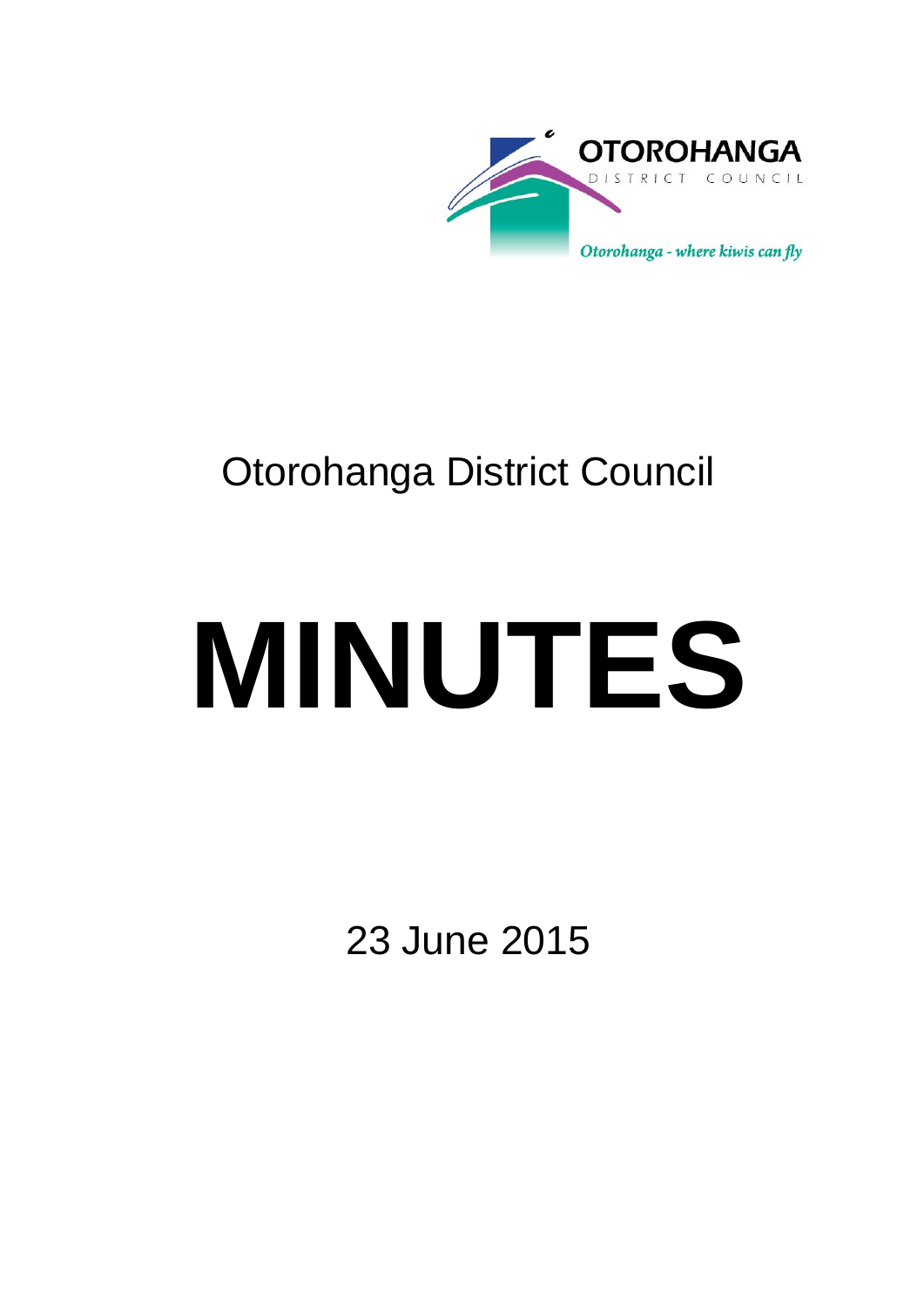#### **OTOROHANGA DISTRICT COUNCIL**

23 June 2015

Minutes of an special meeting of the Otorohanga District Council held in the Council Chambers, Maniapoto St, Otorohanga on Tuesday 23 June 2015 commencing at 10.06am.

### **MINUTES**

Minutes are unconfirmed and subject to amendment at the next meeting of Council.

#### **ORDER OF BUSINESS:**

| <b>ITEM</b>            | <b>PRECIS</b>            | <b>PAGE</b> |
|------------------------|--------------------------|-------------|
| <b>PRESENT</b>         |                          |             |
| IN ATTENDANCE          |                          |             |
| <b>APOLOGIES</b>       |                          |             |
| <b>OPENING PRAYER</b>  |                          |             |
| <b>REPORTS</b>         |                          |             |
| Item 217               | LONG TERM PLAN 2015-25   | 1           |
| Item 218               | 2015/16 RATES RESOLUTION | 2           |
| <b>GENERAL</b>         |                          | 7           |
| <b>MEETING CLOSURE</b> |                          | 9           |
|                        |                          |             |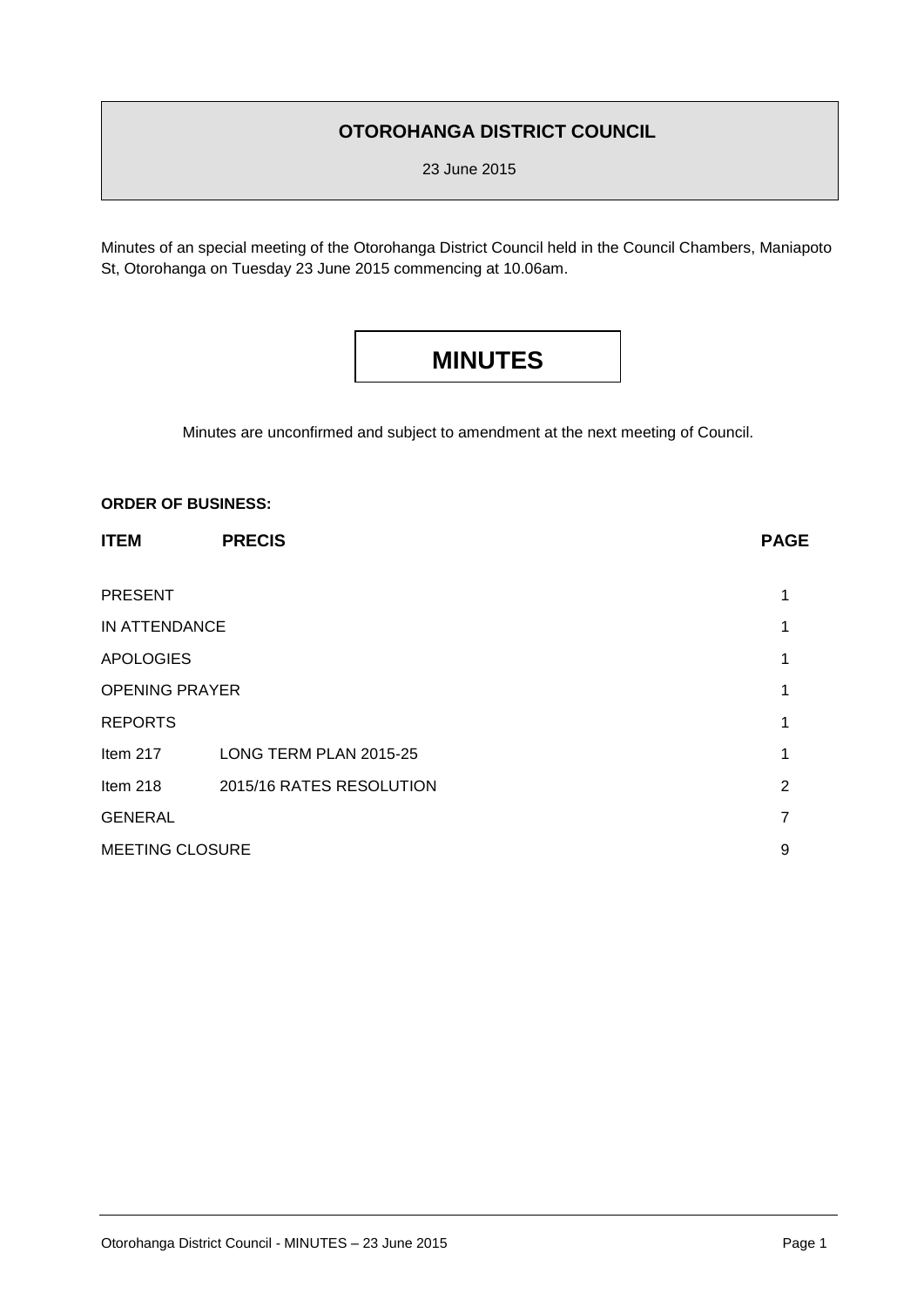#### **PRESENT**

Mr MM Baxter (Mayor), Crs, RA Klos, RM Johnson, KC Phillips, DM Pilkington (Deputy Mayor), RJ Prescott, PD Tindle and AJ Williams.

#### **IN ATTENDANCE**

Messrs DC Clibbery (Chief Executive), GD Bunn (Finance & Administration Manager), RH Brady (Engineering Manager) B O'Callaghan (District Accountant), and CA Tutty (Governance Supervisor).

#### **OPENING PRAYER**

His Worship read the Opening Prayer.

#### **REPORTS**

#### **Item 217 LONG TERM PLAN 2015-25**

#### **Discussion**

The Finance & Administration Manager informed Members that the Long Term Plan 2015-25 is into its final stages and that Deloittes are present in the building commencing work on the Annual Report. He said Council heard the submissions to the LTP last week and that any changes have been incorporated into the new document.

The District Accountant outlined two minor changes to the document

- 1. An additional page has been added for the Audit Report.
- 2. The matter of performance measures encompassing all activities.

He further reported on a change in accounting standards which has not been included in the revised document. The District Accountant advised that this refers to exchange/non-exchange actions, that being exchanged for equal value. He said to date no guidance has been received on this issue therefore it is difficult to determine what is required.

Cr Pilkington referred to page 12 and highlighted the fact that the number of Wards and corresponding text has not been updated.

Cr Williams referred to page 4 in particular the second paragraph that is not formatted correctly.

#### **SPORT WAIKATO**

His Worship referred Members to the decision that Sport Waikato receive a contribution of \$35,000 for a part-time Sports Co-ordinator and \$15,000 be allocated to a contestable fund. He also referred to a possible credit for two months when no service had been provided by Sport Waikato. His Worship outlined his discussion with Mr Matthew Cooper, Sport Waikato Chief Executive, and his response to this.

His Worship referred to Council's \$50,000 commitment and advised that the second year could increase to \$65,000 in total. He said this will possibly incur a rates increase in Year 2 & 3, if accepted by Sport Waikato.

Cr Klos expressed the opinion that the real issue for Council is to determine what it requires. His Worship suggested a sub-committee be established to clearly define Council's requirements and KPI's.

Cr Tindle reported that he could not say he would be able to accurately represent what the community wants/requires. In response to Cr Pilkington query who is responsible for monitoring the Sports Co-ordinator's performance, His Worship replied that Sport Waikato is.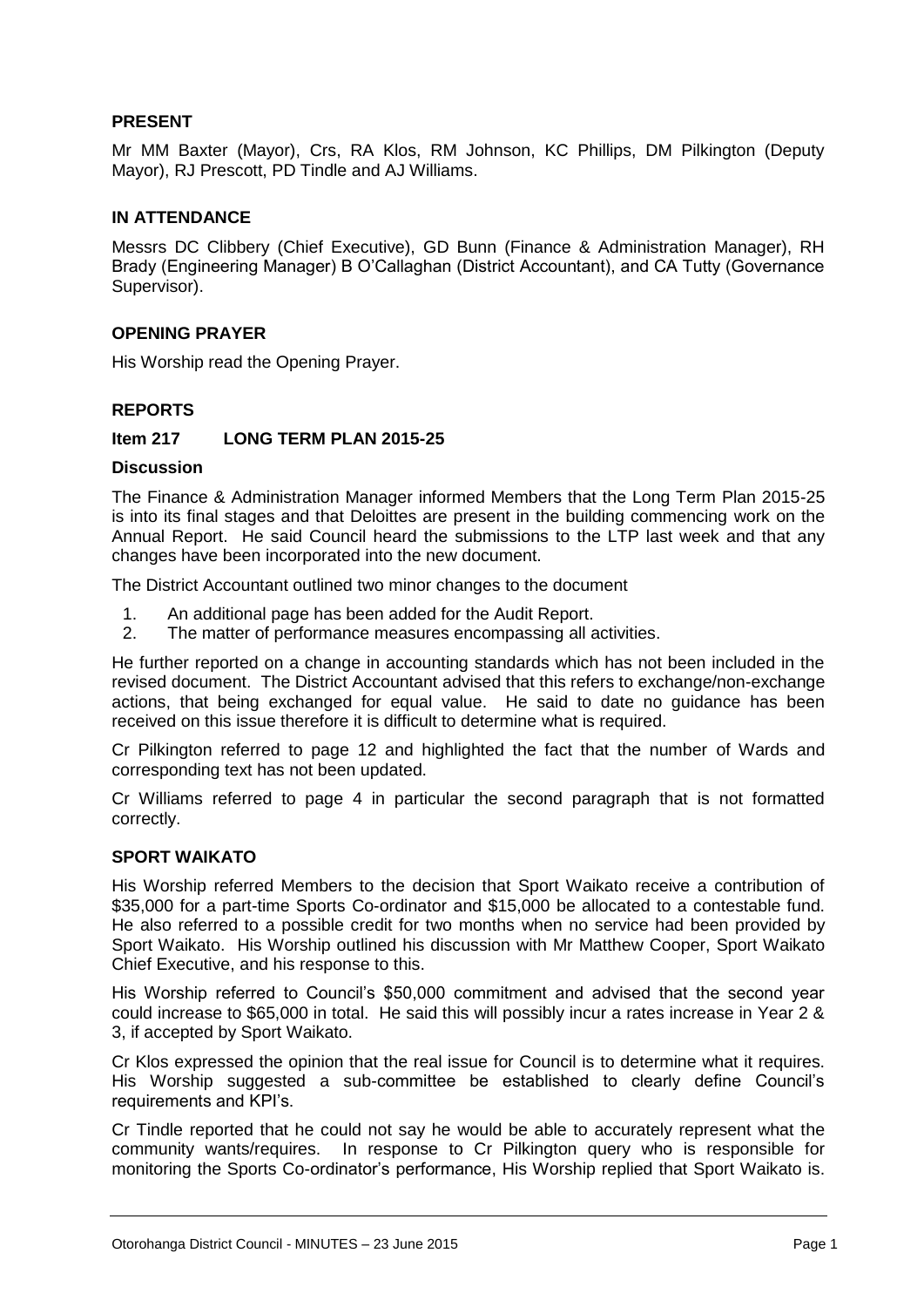Cr Pilkington informed Members that Sport Waikato is not actually about 'doing' but is to 'enable the doers'. Cr Johnson queried what was the original Job Description for the position. Cr Pilkington asked how long it would be before a replacement person is appointed. The Chief Executive replied that in the circumstance it is expected that there will be a gap between the Co-ordinator resigning and a new person being appointed. Cr Tindle advised that the Coordinator's position is not like a Council staff member with set KPI's. He suggested that if contact was made with other Local Authorities it may make them realise/query what value they are actually getting for their money. The Chief Executive said there should be a standard Job Description/KPI's for the role which applies to all districts, and is measurable. Cr Pilkington confirmed that Project Energise is funded by the District Health Board and assistance provided by the District Sports Co-ordinator. His Worship suggested that Council identify a group for discussion with Sport Waikato representatives. Cr Tindle queried why Council should do this and suggested that Sport Waikato put together a proposal for consideration by Council. Cr Klos queried how much time/funding Sport Waikato is spending in the district. She said the wellbeing of the district is at stake. Cr Phillips referred to the \$15,000 contestable fund and queried whether this could be increased up to \$30,000. The Chief Executive suggested that Council wait and see whether any savings are obtained from the Island Reserve matter.

#### **Resolved**

That the Draft Long Term Plan 2015-25 be adopted with amendments.

#### **Mayor / Cr Pilkington**

#### **Item 218 2015/16 RATES RESOLUTION**

#### **Discussion**

The Finance & Administration Manager referred Members to the proposed 2015/16 Rates Resolution. He said the Resolution has been checked by staff and Deloittes and that it lines up with the LTP and funding statements.

#### **Resolved**

**That** the Otorohanga District Council sets the following rates under the Local Government (Rating) Act 2002, on rating units in the district for the financial year commencing 1 July 2015 and ending on 30 June 2016.

All rates and amounts are plus GST at the prevailing rate. (The prevailing rate is currently 15%)

#### **1. OTOROHANGA DISTRICT**

a. General Rate

A General Rate set under section 13 of the Local Government (Rating) Act 2002 of 0.0006090 cents in the dollar on the capital value of all rating units.

b. Uniform Annual General Charge

A Uniform Annual General Charge of \$324.24 per rating unit, set under section 15 of the Local Government (Rating) Act 2002.

#### **2. OTOROHANGA RURAL**

a. Rural Targeted Rate

A Targeted Rate set under section 16 of the Local Government (Rating) Act 2002 of 0.0000484 cents in the dollar on the capital value of all rating units within the Otorohanga District with the exception of the Otorohanga Community and Kawhia Community areas.

b. Separate Uniform Targeted Rate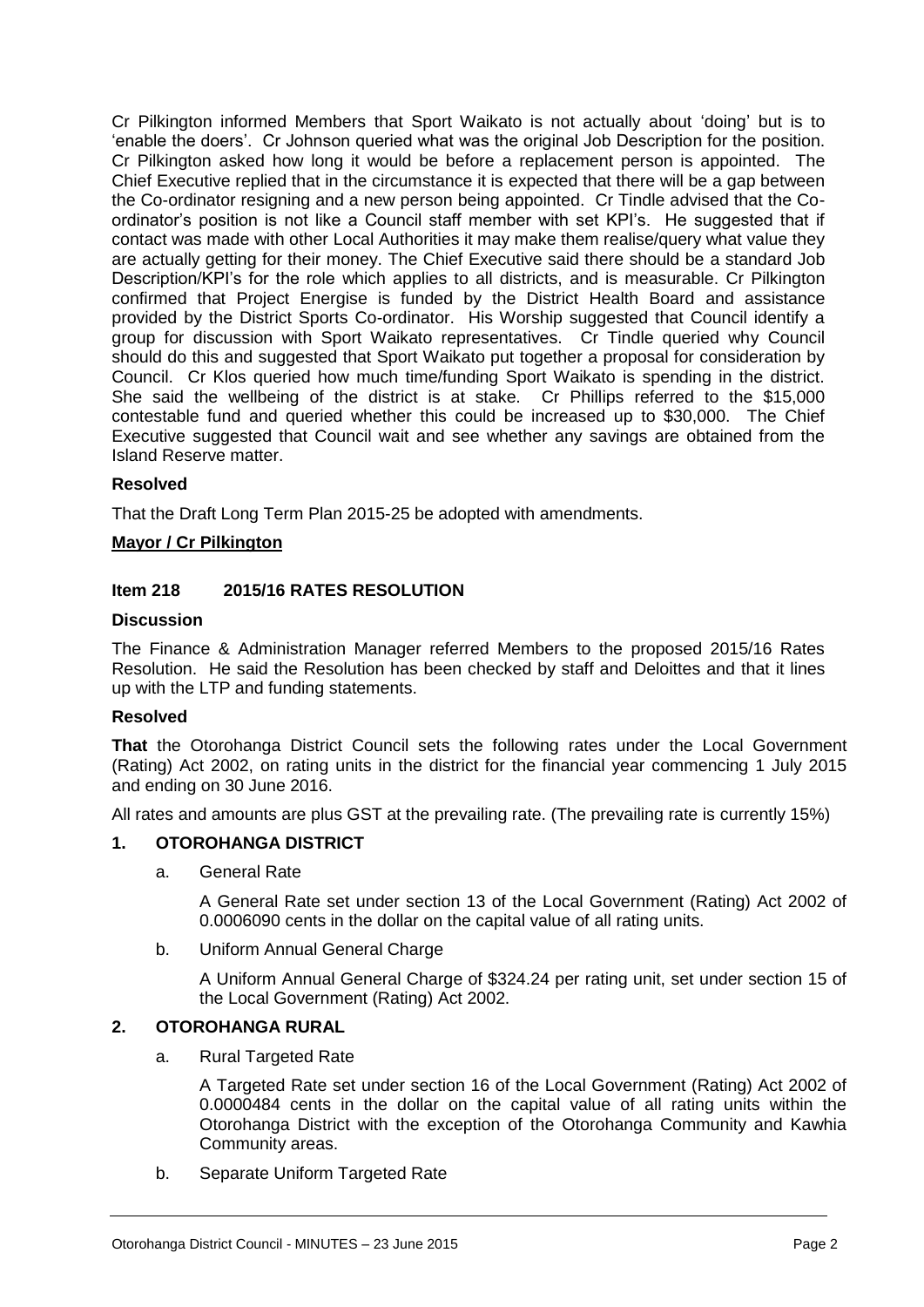A Targeted Rate set under section 16 of the Local Government (Rating) Act 2002 of \$115.18 per rating unit on all rating units within the Otorohanga District with the exception of the Otorohanga and Kawhia Community areas.

#### **3. OTOROHANGA COMMUNITY**

a. Otorohanga Community Targeted Rate

A Targeted Rate set under section 16 of the Local Government (Rating) Act 2002 on every rating unit within the Otorohanga Community area, assessed on a differential basis as described below:

- i. a rate of 0.0009471 cents in the dollar of capital value on every rating unit in the "commercial" category.
	- ii. a rate of 0.0003788 cents in the dollar of capital value on every rating unit in the "residential" category.
- b. Otorohanga Community Uniform Targeted Rate

A Targeted Rate set under section 16 of the Local Government (Rating) Act 2002 of \$179.12 per rating unit on all rating units within the Otorohanga Community area

#### **4. KAWHIA COMMUNITY**

a. Kawhia Community Targeted Rate

A Targeted Rate set under section 16 of the Local Government (Rating) Act 2002 of 0.0005756 cents in the dollar of capital value on all rating units within the Kawhia Community area.

b. Kawhia Community Uniform Targeted Rate

A Targeted Rate set under section 16 of the Local Government (Rating) Act 2002 of \$87.74 per rating unit on all rating units within the Kawhia Community area

#### **5. TARGETED LOAN RATES**

a. Otorohanga Sewage Treatment Loan Rate

A Targeted Rate set under section 16 of the Local Government (Rating) Act 2002 on every rating unit within the Otorohanga Community area, assessed on a differential basis as described below:

- i. a rate of 0.0005741 cents in the dollar of capital value on every rating unit in the "commercial" category.
- ii. a rate of 0.0002296 cents in the dollar of capital value on every rating unit in the "residential" category.
- b. Otorohanga Water Supply Loan Rate

A Targeted Rate set under section 16 of the Local Government (Rating) Act 2002 on every rating unit within the Otorohanga Community area, assessed on a differential basis as described below:

- i. a rate of 0.0002304 cents in the dollar of capital value on every rating unit in the "commercial" category.
- ii. a rate of 0.0000922 cents in the dollar of capital value on every rating unit in the "residential" category.
- c. Kawhia Water Supply

A Targeted Rate set under section 16 of the Local Government (Rating) Act 2002 of 0.0001509 cents in the dollar of capital value on all rating units within the Kawhia Community area.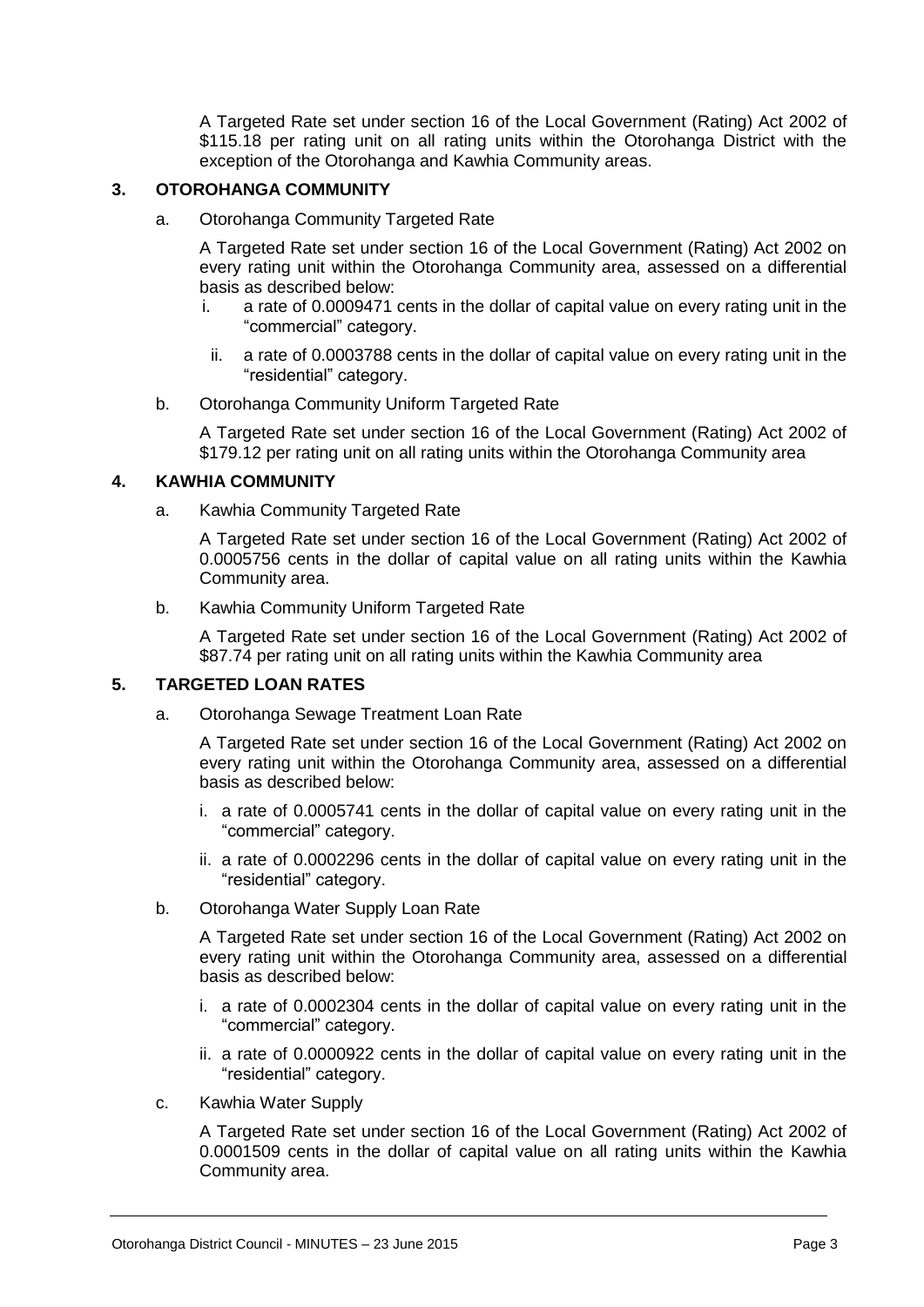d. Arohena Rural Water Supply

A Targeted Rate set under section 16 of the Local Government (Rating) Act 2002 of 0.0000948 cents in the dollar of capital value on all rating units within the Arohena Rural Water Supply Area.

e. Aotea Erosion Protection

A Targeted Rate set under section 16 of the Local Government (Rating) Act 2002 of \$475.17 per rating unit on all rating units within the Aotea Community.

#### **6. TARGETED RATES**

- a. Roading
	- i. A Targeted Rate set under section 16 of the Local Government (Rating) Act 2002 of 0.0010969 cents in the dollar of capital value on all rating units within the Otorohanga District.
	- ii. A Targeted Rate set under section 16 of the Local Government (Rating) Act 2002 made of \$293.17 per rating unit on all rating units within the Kawhia Community area
- b. Security Patrol
	- i. A Targeted Rate set under section 16 of the Local Government (Rating) Act 2002 made of 0.0009162 cents in the dollar of capital value on all rating units within the "Security Patrol Area" in the Otorohanga Community
	- ii. A Targeted Rate set under section 16 of the Local Government (Rating) Act 2002 made of \$424.19 per rating unit on all rating units within the "Security Patrol Area" in the Otorohanga Community
- c. Otorohanga CBD Development Rate
	- i. A Targeted Rate of 0.0001189 cents in the dollar on the capital value of all rating units in the "commercial" category of the Otorohanga Community.
	- ii. A Uniform Targeted Rate of \$149.95 per rating unit on each rating unit units in the "commercial" category of the Otorohanga Community.
- d. Aotea Erosion Targeted Rate

A Targeted Rate set under section 16 of the Local Government (Rating) Act 2002 of \$94.20 per rating unit on all rating units within the Aotea Community.

e. District Halls

A Targeted Rate set under section 16 of the Local Government (Rating) Act 2002 for all rating units within the defined hall areas as follows:

| <b>HALL SEPARATE RATING</b><br><b>DISTRICT</b> | RATE IN \$ | <b>RATING</b><br><b>SYSTEM</b> | <b>UNIFORM</b><br><b>ANNUAL</b><br><b>CHARGE</b> |                 |
|------------------------------------------------|------------|--------------------------------|--------------------------------------------------|-----------------|
| Arohena                                        | 0.0000050  | capital value                  | \$45.00                                          | Per rating unit |
| Kio Kio                                        | 0.000006   | capital value                  | \$20.00                                          | Per rating unit |
| Tokanui Crossroads                             |            |                                | \$20.00                                          | Per rating unit |
| Puketotara/ Ngutunui                           | 0.000003   | capital value                  | \$9.00                                           | Per rating unit |
| Maihiihi                                       | 0.000017   | capital value                  |                                                  |                 |
| Otewa                                          |            |                                | \$18.00                                          | Per rating unit |
| Honikiwi                                       | 0.000013   | capital value                  | ۰                                                |                 |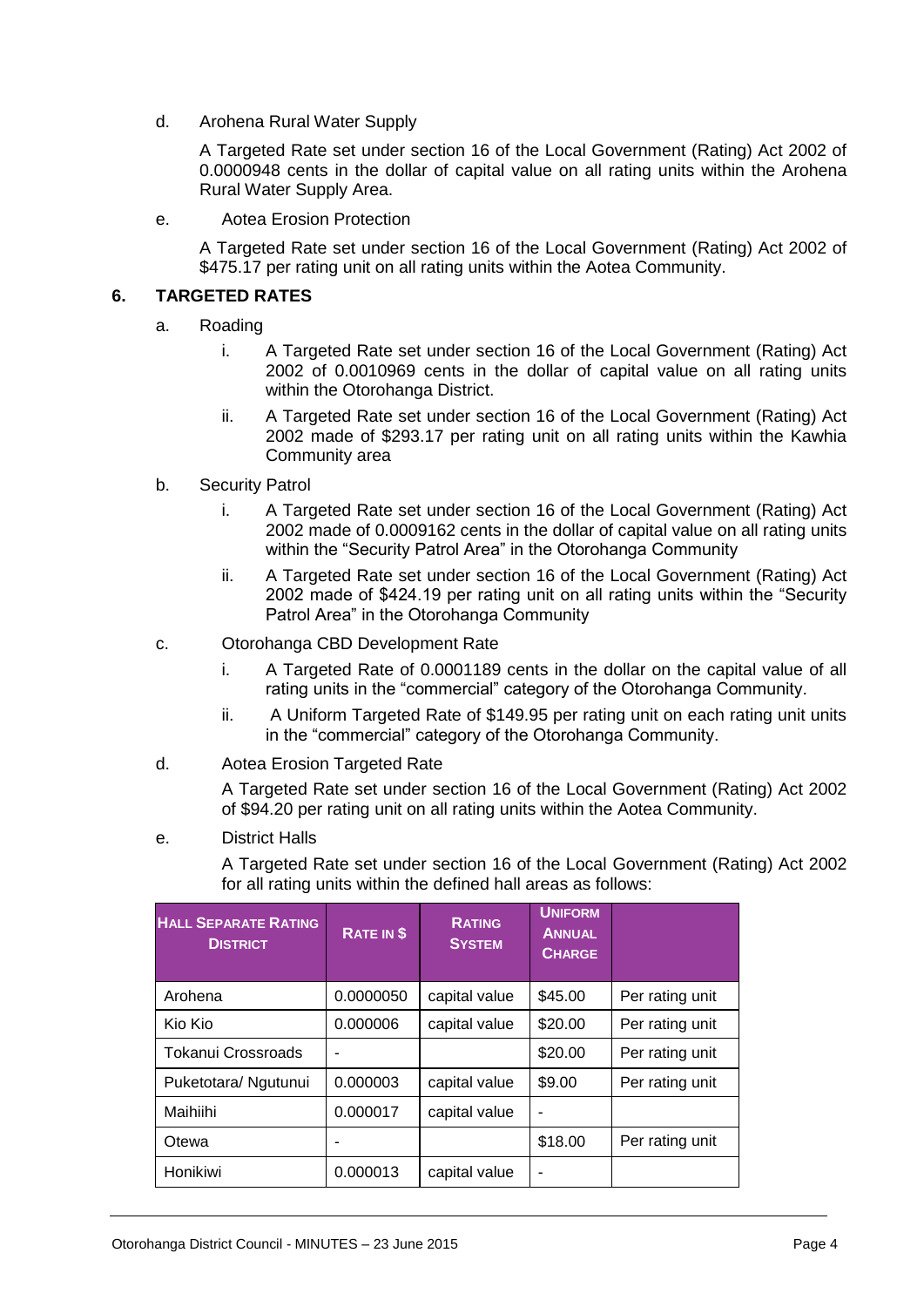#### **7. TARGETED REFUSE RATES**

#### **Otorohanga Community**

A Targeted Rate set under section 16 of the Local Government (Rating) Act 2002 of \$107.67 per separately used or inhabited part on all rating units within the Otorohanga Refuse Collection Area.

#### **Kawhia Community**

A Targeted Rate set under section 16 of the Local Government (Rating) Act 2002 of \$221.36 in respect of each separately used or inhabited part of a rating unit in the Kawhia Refuse Collection Area.

#### **8. TARGETED WATER RATES**

Otorohanga Community

- a. A Targeted Rate set under section 16 of the Local Government (Rating) Act 2002 of \$308.12 on every separately used or inhabited part of a rating unit within the Otorohanga Community which receives an ordinary supply of water from the Otorohanga Community Water Supply.
- b. A Targeted Rate set under section 16 of the Local Government (Rating) Act 2002 of \$416.67 on every separately used or inhabited part of a rating unit located outside the Otorohanga Community which receives an ordinary supply of water from the Otorohanga Community Water Supply.

Kawhia Community

c. A Targeted Rate set under section 16 of the Local Government (Rating) Act 2002 of \$431.07 on every separately used or inhabited part of a rating unit, which receives an ordinary supply of water within the Kawhia Community.

#### **9. TARGETED SEWERAGE RATES**

A Targeted Rate set under section 16 of the Local Government (Rating) Act 2002 of \$315.96 for the first water closet or urinal and \$0 for the second to fourth, \$44.44 for subsequent closets or urinals, on every separately used or inhabited part of a rating unit connected, either directly or through a private drain to the Otorohanga Community Sewerage Scheme.

#### **10. TARGETED RATES FOR EXTRAORDINARY WATER SUPPLY**

Otorohanga Community

- a. A targeted rate for water supply, set under section 19 of the Local Government (Rating) Act 2002, of \$0.57 cents per cubic metre of water consumed in excess of 220 cubic metres, for each rateable rating unit within the Otorohanga Community on a metered supply.
- b. A targeted rate for water supply, set under section 19 of the Local Government (Rating) Act 2002, of \$0.76 cents per cubic metre of water consumed for each nonrateable separate rating unit within the Otorohanga Community with a minimum charge of \$308.12 per annum.
- c. A Targeted Rate set under section 16 of the Local Government (Rating) Act 2002 of \$308.12 on every non-rateable separate rating unit located inside the Otorohanga Community which receives a supply of water from the Otorohanga Community Water Supply.
- d. A targeted rate for water supply, set under section 19 of the Local Government (Rating) Act 2002, of \$0.76 cents per cubic metre of water consumed for each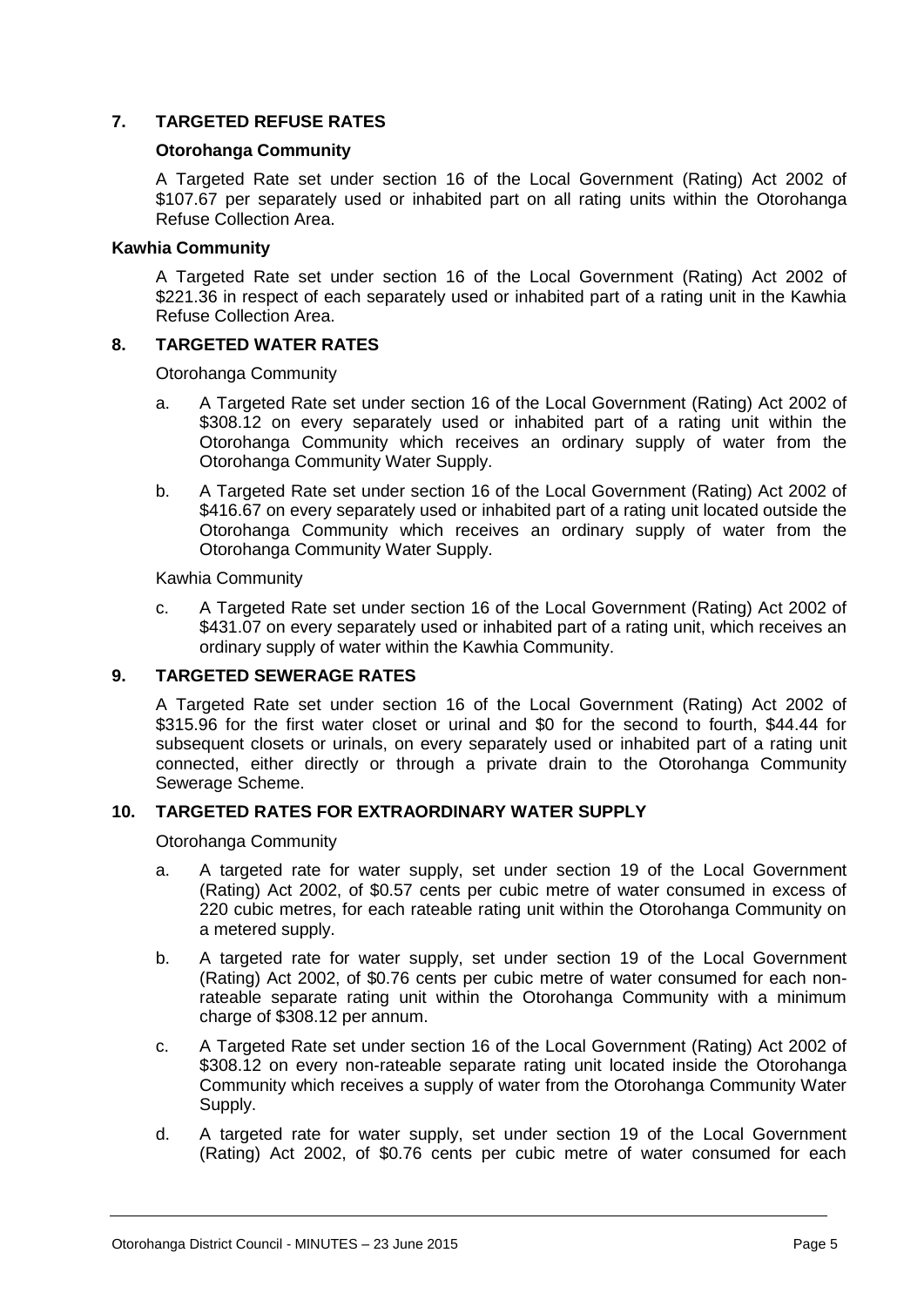separate rating unit whether rateable or non-rateable outside the Otorohanga Community on a metered supply.

e. A targeted rate for water supply, set under section 16 of the Local Government (Rating) Act 2002, of \$102.22 per meter for each separate rating unit whether rateable or non-rateable receiving an extraordinary supply from the Otorohanga Community Water Supply.

Kawhia Community

- a. A targeted rate for water supply, set under section 19 of the Local Government (Rating) Act 2002, of \$1.01 cents per cubic metre of water consumed in excess of 220 cubic metres, for each rating unit, whether rateable or non-rateable, within the Kawhia Community on a metered supply.
- b. A targeted rate for water supply, set under section 19 of the Local Government (Rating) Act 2002, of \$1.17 cents per cubic metre of water consumed in excess of 220 cubic metres, for each rating unit, whether rateable or non-rateable, outside the Kawhia Community on a metered supply, with a minimum charge of \$431.07.
- c. A targeted rate for water supply, set under section 16 of the Local Government (Rating) Act 2002, of \$102.22 per meter for each separate rating unit whether rateable or non-rateable receiving an extraordinary supply from the Kawhia Community Water Supply.
- d. A targeted rate for water supply, set under section 19 of the Local Government (Rating) Act 2002, of \$10.22 cents per cubic metre of water consumed between the period of 20 December and 20 February, for each rating unit meeting the Peak Season Metered Water Charges criteria, within the Kawhia Community on a metered supply.

#### **11. RURAL WATER SUPPLIES**

- a. A targeted rate for water supply, set under section 19 of the Local Government (Rating) Act 2002, of \$0.40 cents per cubic metre of water consumed, whether rateable or non-rateable, within the Arohena Rural Water Supply Area.
- b. A targeted rate for water supply, set under section 16 of the Local Government (Rating) Act 2002, of \$377.78 per meter within the Arohena Rural Water Supply Area.
- c. A targeted rate for water supply, set under section 19 of the Local Government (Rating) Act 2002, of \$0.43 cents per cubic metre of water consumed, whether rateable or non-rateable, within the Ranginui Rural Water Supply Area.
- d. A targeted rate for water supply, set under section 16 of the Local Government (Rating) Act 2002, of \$1,800.00 for the first meter per property within the Ranginui Rural Water Supply Area.
- e. A targeted rate for water supply, set under section 19 of the Local Government (Rating) Act 2002, of \$0.87 cents per cubic metre of water consumed, whether rateable or non-rateable, within the Tihiroa Rural Water Supply Area.
- f. A targeted rate for water supply, set under section 16 of the Local Government (Rating) Act 2002, of \$400.00 per meter within the Tihiroa Rural Water Supply Area.
- g. A targeted rate for water supply, set under section 19 of the Local Government (Rating) Act 2002, of \$0.52 cents per cubic metre of water consumed, whether rateable or non-rateable, within the Waipa Rural Water Supply Area.
- h. A targeted rate for water supply, set under section 16 of the Local Government (Rating) Act 2002, of \$88.89 per meter within the Waipa Rural Water Supply Area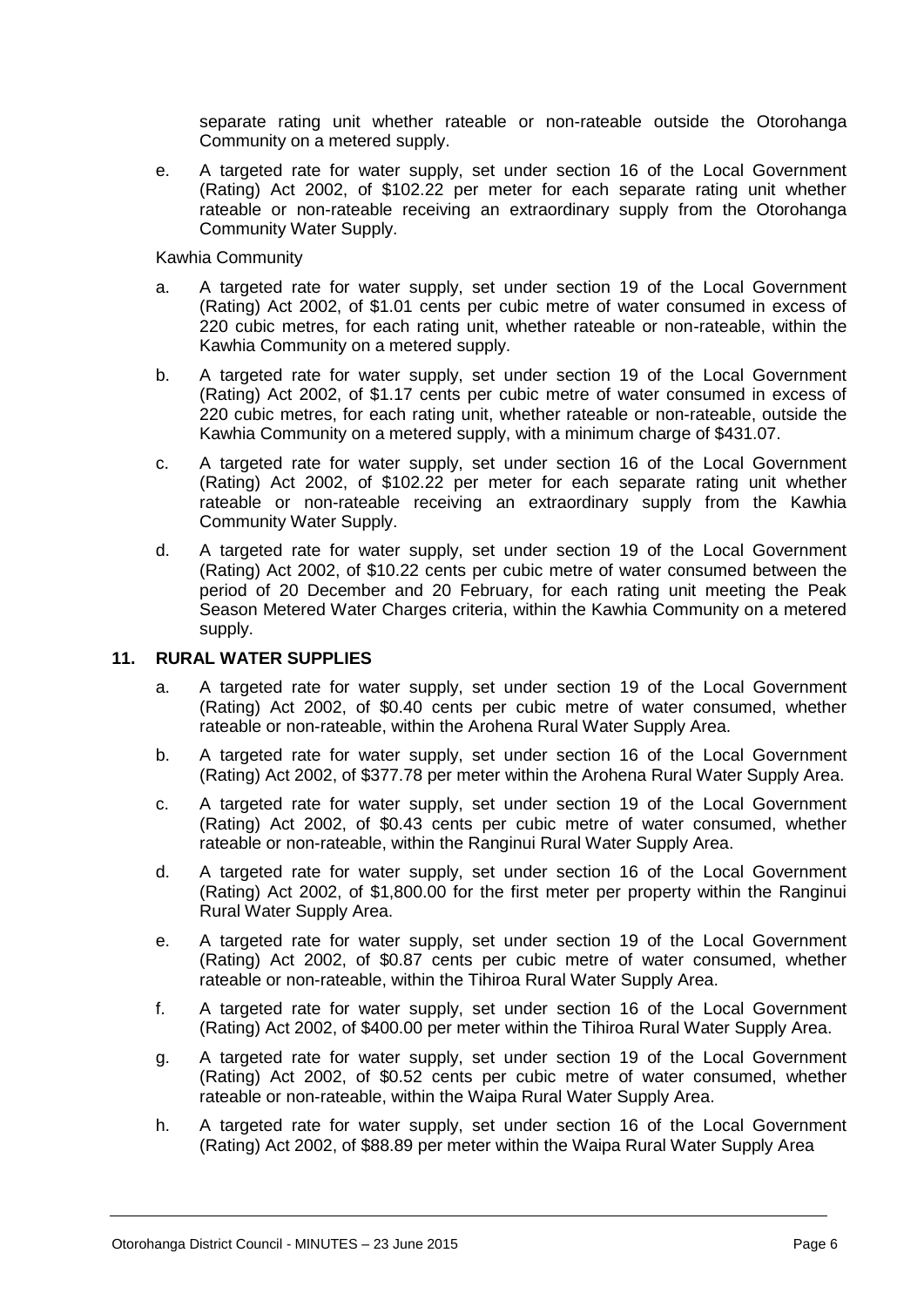**That** the Council adopt the definitions for its differential categories set out in the funding impact statement contained in the 2015-25 Long Term Plan as its differential rating categories for the year.

**That** with the exception of water by meter charges, all rates will be payable in two equal instalments with the due dates for payment being:

| Instalment One | 28 August 2015  |
|----------------|-----------------|
| Instalment Two | 29 January 2016 |

**That** water by meter charges will be payable in two instalments with the due dates for payment being:

| Instalment One | 28 August 2015  |
|----------------|-----------------|
| Instalment Two | 29 January 2016 |

**That** the Council apply the following penalties as follows:

a. A charge of 10 percent on so much of any instalment, excluding metered water charges, that has been assessed after 1 July 2015 and which is unpaid after the due dates below:

| Instalment One | 28 August 2015  |
|----------------|-----------------|
| Instalment Two | 29 January 2016 |

b. A charge of 5 percent on so much of any metered water charges instalment that has been assessed after 1 July 2014 and which is unpaid after the due dates below:

| Instalment One | 28 August 2015  |
|----------------|-----------------|
| Instalment Two | 29 January 2016 |

- c. A charge of 10 percent on so much of any rates, excluding metered water charges, assessed before 1 July 2015 that remain unpaid on 1 July 2015
- d. A further amount of 10 percent on any rates, excluding metered water charges, to which a penalty has been added under (c) if rates remain unpaid on 5 January 2016.

**That** rates shall be payable at any of the following places:

- a. The council offices, 17 Maniapoto Street, Otorohanga
- b. Using online banking or direct debit facilities established by the Council

#### **Cr Tindle / Cr Johnson**

#### **GENERAL**

#### **COMMUNITY WATER SUPPLY**

Cr Prescott referred to the non-supply of water in the Otorohanga community last Saturday. He said he has had the cause explained to him.

#### **WAIKERIA PRISON**

Cr Klos reported that significant changes will be undertaken at the Waikeria Prison and that a different kind of organisation will be established. She advised that all inmates will be engaged in various activities with corresponding KPI's. Cr Klos said that the Prison facility will be classified as 'Medium to Low Risk'. She reported that some new facilities are to be built catering for baking, cooking and a classroom and that farming activities will also be carried out.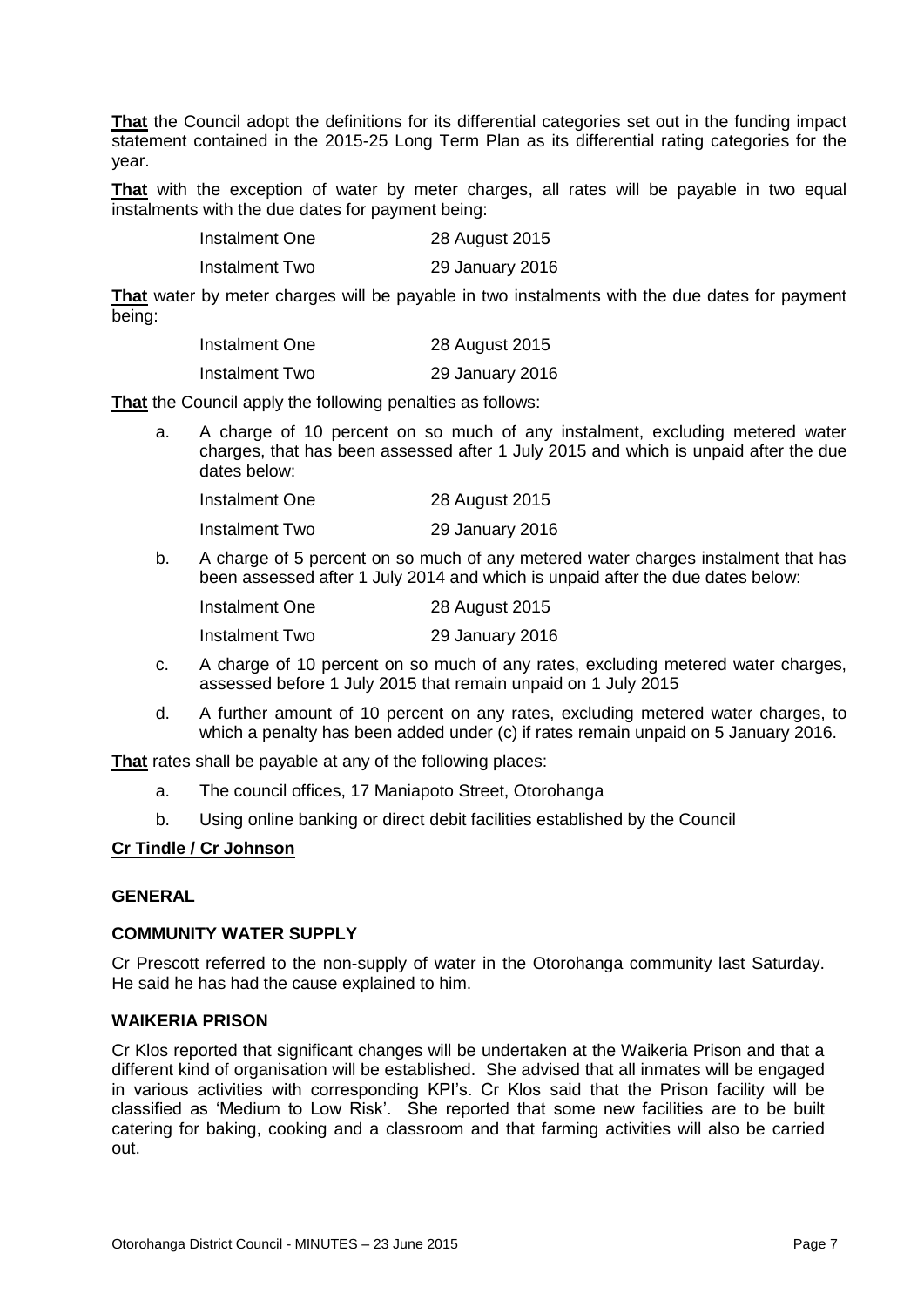Cr Prescott advised that in the event of a breakout/risk, a mass phone call of approximately 180 recipients will be informed. He referred to the time when he commenced employment at the Prison and said this facility was self sufficient and supplied produce to other facilities. He said many inmates were trades people.

#### **GILTRAP ENGINEERING**

Cr Klos asked whether other Members had heard that Giltrap Engineering is to lay-off approximately 30 people.

#### **DISPOSAL OF TYRES**

Cr Klos referred to the matter of a disused quarry being used to store tyres and said, with her beliefs she finds it difficult to support this. His Worship said there is to be a meeting with the owner of the business this coming Monday and hopefully Members will be better informed and a clearer direction obtained. The Chief Executive informed Members that the current storage of tyres complies with Council's District Plan. The main issue with the storage of tyres is the potential fire risk. His Worship expressed the opinion that this issue has to be driven from Central Government.

#### **LONG TERM PLAN**

Cr Williams referred to those people who have submitted to the LTP and queried where in the revised Plan will they be able to find out Council's decision, if any, to their submission. She referred in particular to the Proposed Alcohol Free Areas. The Finance & Administration Manager replied that in acknowledgement the submitters will be given a detailed response to their submission. The Chief Executive confirmed that no submission has resulted in any changes to the LTP. In particular to the Alcohol Free Areas, the Chief Executive advised that there will be public discussion on this issue by the Community Boards. The Chief Executive suggested that a copy of the replies to the submitters could be passed on to the press for them to consider whether they wish to make the results public.

#### **ELECTED MEMBERS SATISFACTION SURVEY**

The Chief Executive circulated a paper copy of the Elected Members Satisfaction Survey form.

#### **HAUTURU HALL**

The Finance & Administration Manager reported that the Chair of the Hauturu Hall Society would like Council to consider setting up a separate rate to fund the hall. He said there is a particular issue in that the hall is situated on the boundary between this District and Waitomo. He said a separate rate for community hall contributions has not been set up by Council for some 15 years, at a time when the halls were the hub of the rural community. The Finance & Administration Manager reported that the Hauturu Hall is looking for a contribution of approximately \$1,500 per annum. He said this would be a massive administration exercise for such a small contribution. Members agreed that the Waitomo District Council would have to be responsible for collecting the contribution for those properties within their boundary. The Finance & Administration Manager suggested consideration be given to providing some form of grant. Members were informed that there are seven such halls within the district. Cr Johnson expressed the opinion that the administration charges shouldn't be excessive as those people proposing the charge could carry out a poll of the defined area. The Finance & Administration Manager undertook to obtain further information for report back to Council.